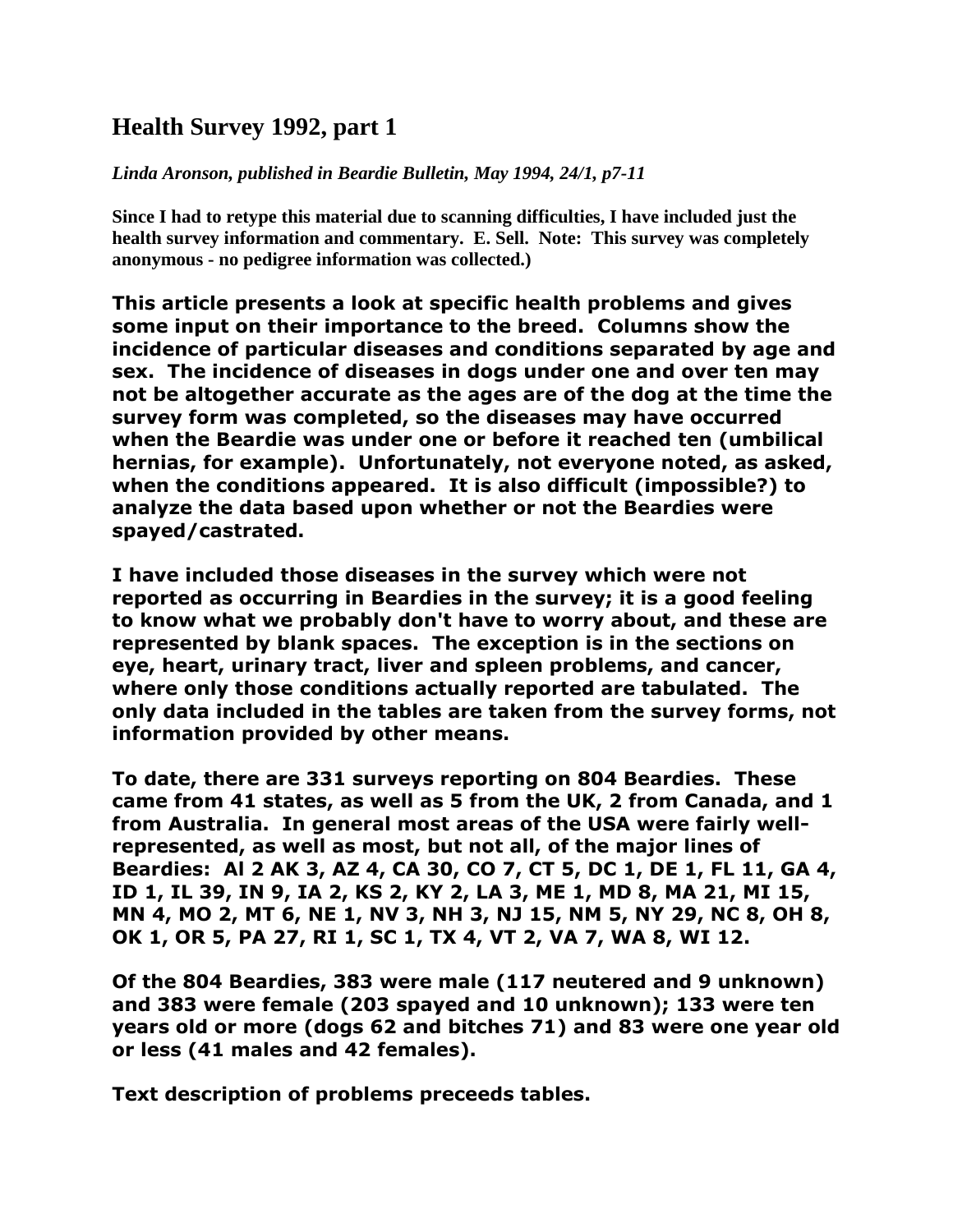**Bone Problems. The incidence of hip dysplasia in the survey (4.5%) is less than the 10.2% reported by the OFA. However, only 23% of the Beardies in the survey had OFA numbers, many being pets or under two years of age. Of the 36 Beardies with dysplasia, 3 were borderline; 10 mild (2 of these were unilateral); 12 moderate; 2 moderate-severe; 4 severe (1 had hip luxation and another had to have surgery at one year of age); 4 did not report the severity, and one was the result of a car accident which severely damaged his hip at one year of age. The only way the majority of these cases would have been detected was when hip X-rays were submitted for OFA evaluation. One of the Beardies with mild hip dysplasia also had elbow dysplasia (unknown if in one or both elbows).**

**Osteochondritis dessicans (OCD) is a painful, developmental disease, and of the 4 Beardies with this condition whose age at onset was noted, 3 were 7-8 months and one a year old.** 

**Arthritis is the most common disease in this category. Most suffering from arthritis are 10 years old or more at onset. The youngest reported was six years old. One case was attributed to Lyme disease. A family of elderly Beardies was reported in which 4 of the litter were known to have arthritis of the front legs. As the disease is more often noted in the hind legs, this was somewhat unusual. Thirteen of the dysplastic dogs were reported as having arthritis, including 5 under ten years with arthritis and the dog which also had elbow dysplasia.** 

**Rheumatoid arthritis is a crippling autoimmune disease. I suspect that of the animals reported as having this disease that only actually did; the disease resulted in her death at age four. I believe that the other 4 have simple arthritis.** 

**Panosteitis is a self-limiting inflammatory disease of the long bones. Like OCD< it is more common in large and giant breed dogs, particularly the German Shepherd. The bitch with rheumatoid arthritis also had panosteitis. One of the dogs with cruciate ligament rupture also suffers from arthritis.** 

**Three of the overshot jaws corrected with time, one at 8 months, one at 16 months, and one quite remarkably at 3 years of age. One undershot jaw also self-corrected.**

**The last two categories contained quite an assortment of conditions. Some were developmental and others acquired. In the**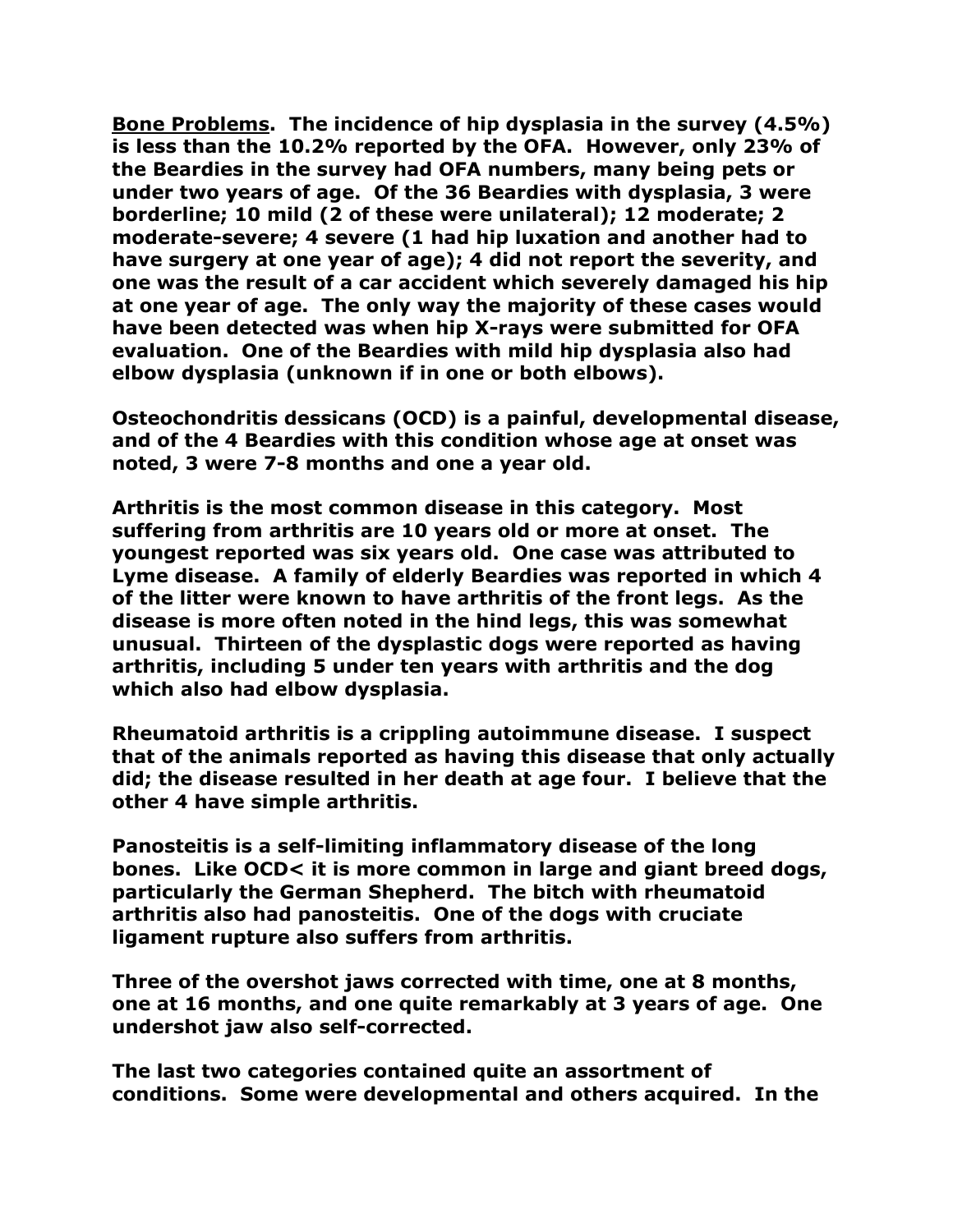**former category one had an incomplete sternum and partial fontanelle (a retained soft spot in the skull), and another had a transitional vertebra (this is a bone in the spine which has characteristics of two of the four distinct vertebral types, or if the last of the lumbar vertebra, has fused to the hip bone). The other was bilateral brachydactylia of the fifth metacarpal bones. Literally, this means short fingered, but the metacarpals are the bones before the three finger bones. The fifth ones are the ones on the outside of the dog's body (in a person the ones leading to the little fingers).**

**Acquired diseases were a herniated cervical (neck) disk at 12 years of age; a shoulder injury, also in a 12 year old; a jaw tumor; and bone cancer. (ED - I have not copied the rarer deformities here).**

|                                     | Total #                 |    | $#$ < 1 Yr |    |                         | #>10 Yr        |
|-------------------------------------|-------------------------|----|------------|----|-------------------------|----------------|
| Problem                             | M                       | F. | M          | F. | M                       | F              |
| Hip dysplasia                       | 18                      | 18 |            |    | 5                       | 4              |
| <b>Elbow dysplasia</b>              | 1                       | 1  |            |    |                         | 1              |
| <b>OCD</b>                          | $\mathbf{2}$            | 3  | 1          |    |                         |                |
| <b>Arthritis</b>                    | 28                      | 34 |            |    | 23                      | 25             |
| <b>Rheumatoid</b><br>arthritis      | $\overline{2}$          | 3  |            |    | 1                       | $\overline{2}$ |
| <b>Wobbler syndrome</b>             |                         |    |            |    |                         |                |
| <b>Patellar luxation</b>            |                         | 1  |            |    |                         |                |
| <b>Eosinophilic</b><br>panosteitis  |                         | 5  |            |    |                         |                |
| <b>Cruciate ligament</b><br>rupture | $\overline{\mathbf{2}}$ |    |            |    | $\overline{\mathbf{2}}$ |                |
| Overshot jaw                        | 6                       | 11 |            |    | 1                       | 3              |
| <b>Undershot jaw</b>                | 5                       | 6  |            |    | $\mathbf{2}$            | 3              |
| <b>Roached back</b>                 | $\overline{2}$          | 4  |            |    |                         | 1              |
| <b>Other</b>                        | 5                       | 11 |            |    |                         | $\overline{2}$ |

**Eye Problems. Entropion is an eyelid that turns in and causes irritation of the eye. In 2 of the 2 cases the condition was thought to be a grass allergy, which would not be entropion. Most with cataracts are over ten, although one with bilateral cataracts is only 3, another 5.5, and the third is 9. One had a unilateral cataract at 3.5 yrs; the same owner had another dog also with a unilateral cataract. In general, these cataracts (ED - older onset) are not thought to be hereditary, and happen in all breeds. Juvenile**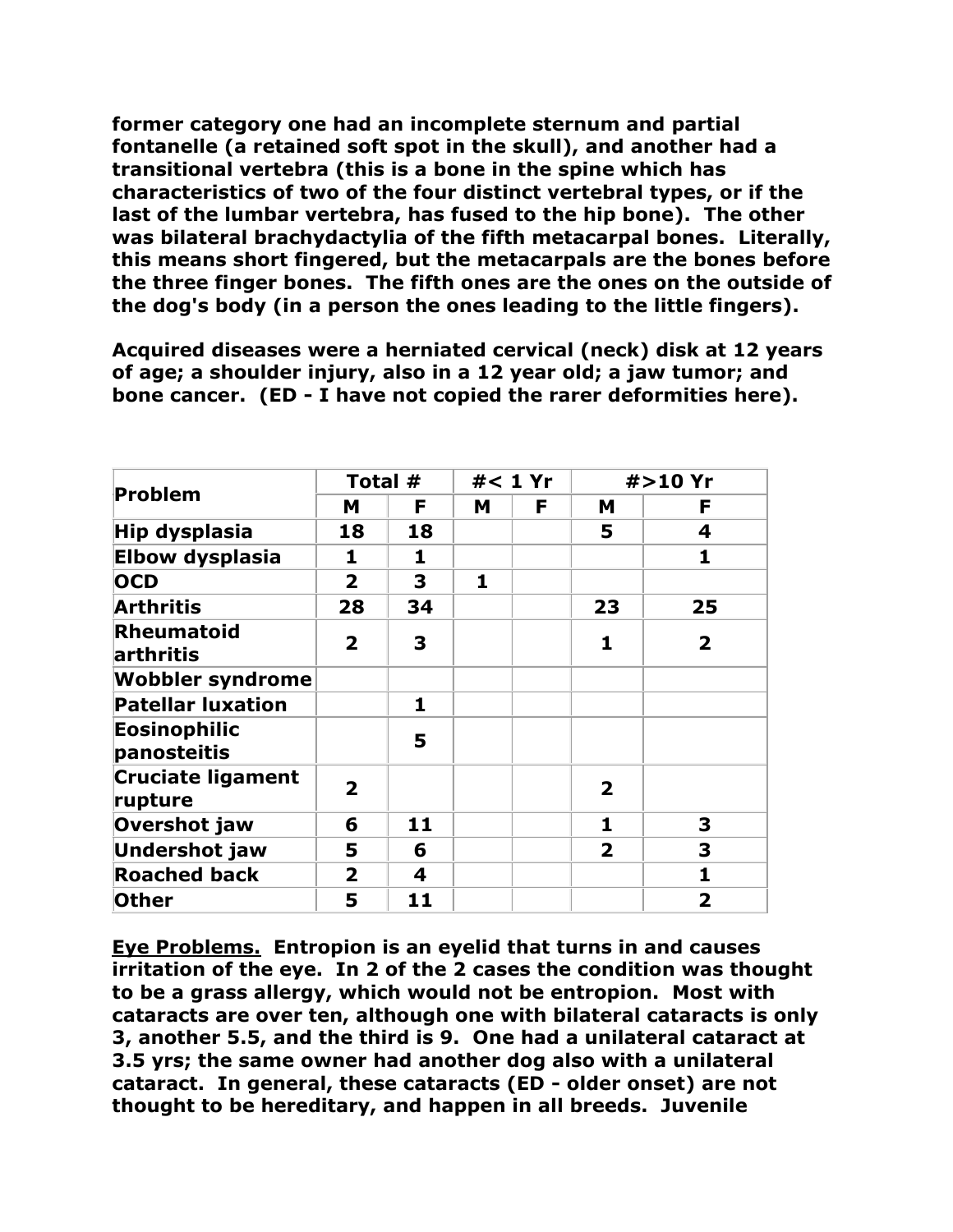**cataracts on the other hand can be either inherited or caused by some external factor. CERF (the eye registry) does not include Beardies among the breeds with the inherited form (ED note - this has subsequently changed and breeder recommendation from CERF for Beardies with cataracts is NO). Other problems included corneal dystrophy, sudden onset retinal degeneration in older dogs (3), retinal fold, neurosclerosis, blindness from old age or stroke.**

| Problem                    | Total # |   | $#1$ Yr |   | #>10 Yr |    |
|----------------------------|---------|---|---------|---|---------|----|
|                            | M       | F | M       | F | М       | F  |
| <b>Entropion</b>           |         |   |         |   |         |    |
| <b>Bilateral cataracts</b> | 9       | 8 |         |   | 7       | 7  |
| Unilateral cataracts       |         | 2 |         |   |         | 2  |
| Juvenile cataracts         | 8       |   |         |   |         |    |
| Uveitis                    |         |   |         |   | 23      | 23 |
| <b>Other</b>               |         |   |         |   | 5       | 3  |

**Tissue Deformity. Self-explanatory. Some umbilical hernias selfcorrected with time, some were fixed surgically, some weren't. Clearly though, all were present at or shortly after birth.**

| Problem                 | Total # |    | $#1$ Yr |   | #>10 Yr |   |
|-------------------------|---------|----|---------|---|---------|---|
|                         | M       | F  | М       |   | М       |   |
| Umbilical hernia        | 31      | 48 |         | 3 |         | 5 |
| Inguinal hernia         |         |    |         |   |         |   |
| <b>Elongated tongue</b> |         |    |         |   |         |   |
| <b>Cleft palate</b>     |         |    |         |   |         |   |
| <b>Hydrocephalus</b>    |         |    |         |   |         |   |

**Skin, Hair, and Mucous Membrane Problems. Beardies are hairy, and as such, more prone than some other breeds to skin and coat problems. 293/804 were reported to have at least one as as many as 16 conditions in this group. Much of the specifics as to cause of skin and coat problems has to be conjecture without extensive testing, and many owners put forward possible causes as to their dog's problem. One thing is clear though, a significant proportion of**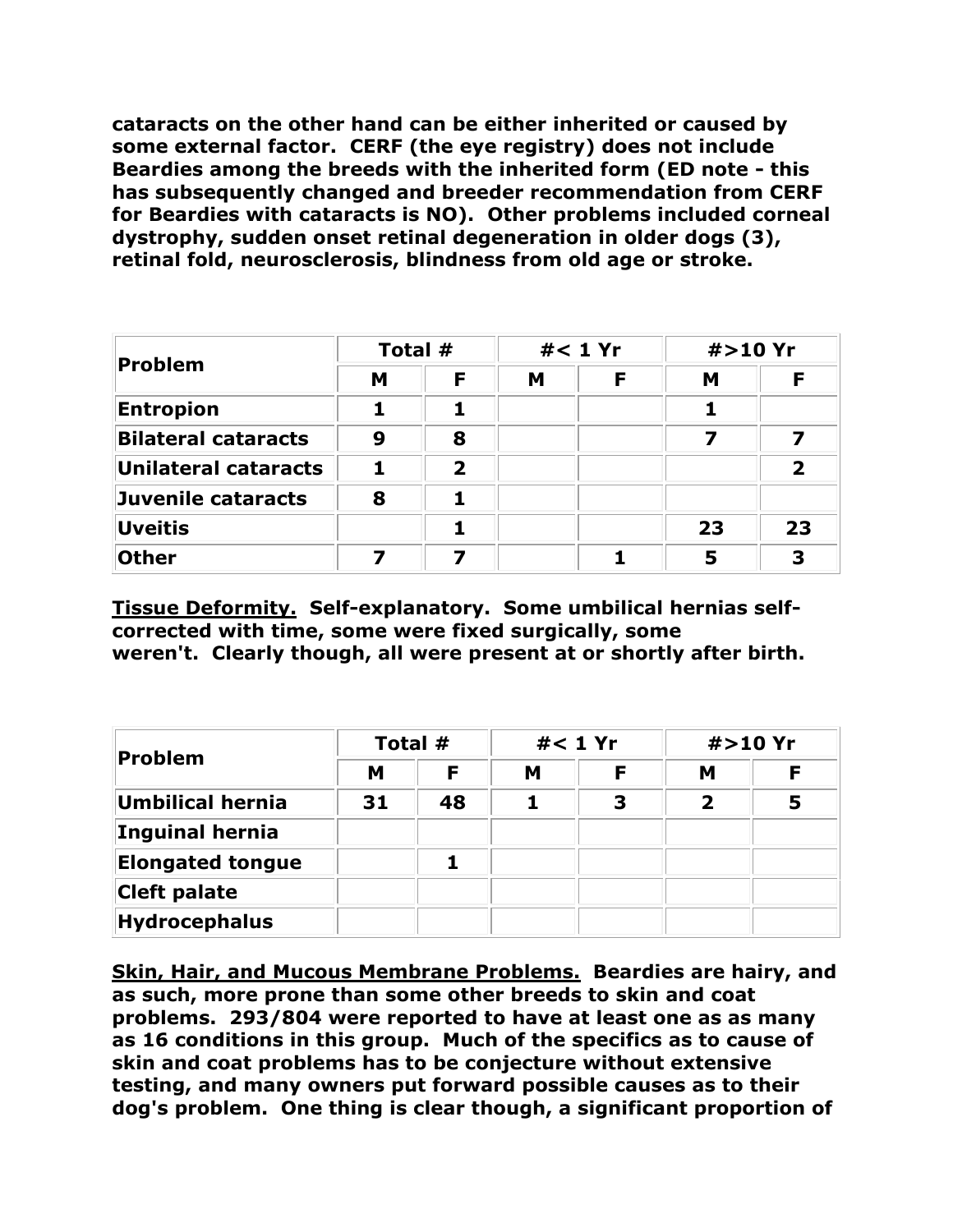**our breed have skin and coat problems. One thing which is striking about the results, is that often the longest list of problems went along with hypothyroidism, either alone (32) or with other endocrine/autoimmune problems (25). There also seems to be some correlation with behavioral/temperament problems. If a Beardie has serious skin and coat problems, checking thyroid levels is probably advisable.**

**Fleas are clearly a major problem although one dog was said to be allergic to all insects, which I presume meant biting insects. Grass caused seasonal allergies in several, manifest as itching mostly, but some dogs also wheeze, sneeze, or reverse sneeze. One dog was allergic to nettles. One was reported as sunburning easily especially on the nose, and as many have pink skin about their noses this is quite a common phenomenon. One dog is allergic to catgut sutures, which isn't uncommon and one of the reasons they aren't used as much now. Finally one dog has eosinophilic folliculitis and furunculitis.**

| <b>Problem</b>                                      | Total # |    | $#$ < 1 Yr              |   | #>10 Yr        |                         |  |
|-----------------------------------------------------|---------|----|-------------------------|---|----------------|-------------------------|--|
|                                                     | M       | F  | M                       | F | M              | F                       |  |
| <b>Hair loss</b><br>(alopecia)                      | 13      | 20 |                         |   | $\overline{2}$ | 6                       |  |
| Poor, dry, or thin<br>hair coat                     | 24      | 45 |                         |   | 7              | 9                       |  |
| <b>Hypersensitivity</b><br>(hives, urticaria)       | 12      | 12 |                         |   | 4              | 5                       |  |
| <b>Pruritis</b><br>(significant<br>itching)         | 31      | 31 | $\overline{\mathbf{2}}$ |   | 8              | $\overline{\mathbf{z}}$ |  |
| <b>Hot spots (severe</b><br>or recurring)           | 38      | 30 | 1                       |   | 13             | 10                      |  |
| Lick granuloma                                      | 14      | 6  | 1                       |   | 4              | $\overline{2}$          |  |
| <b>Chewing or biting</b><br>at skin<br>(persistent) | 38      | 27 | 1                       |   | 9              | 4                       |  |
| <b>Depigmentation</b>                               | 18      | 20 |                         |   | 1              | $\overline{\mathbf{4}}$ |  |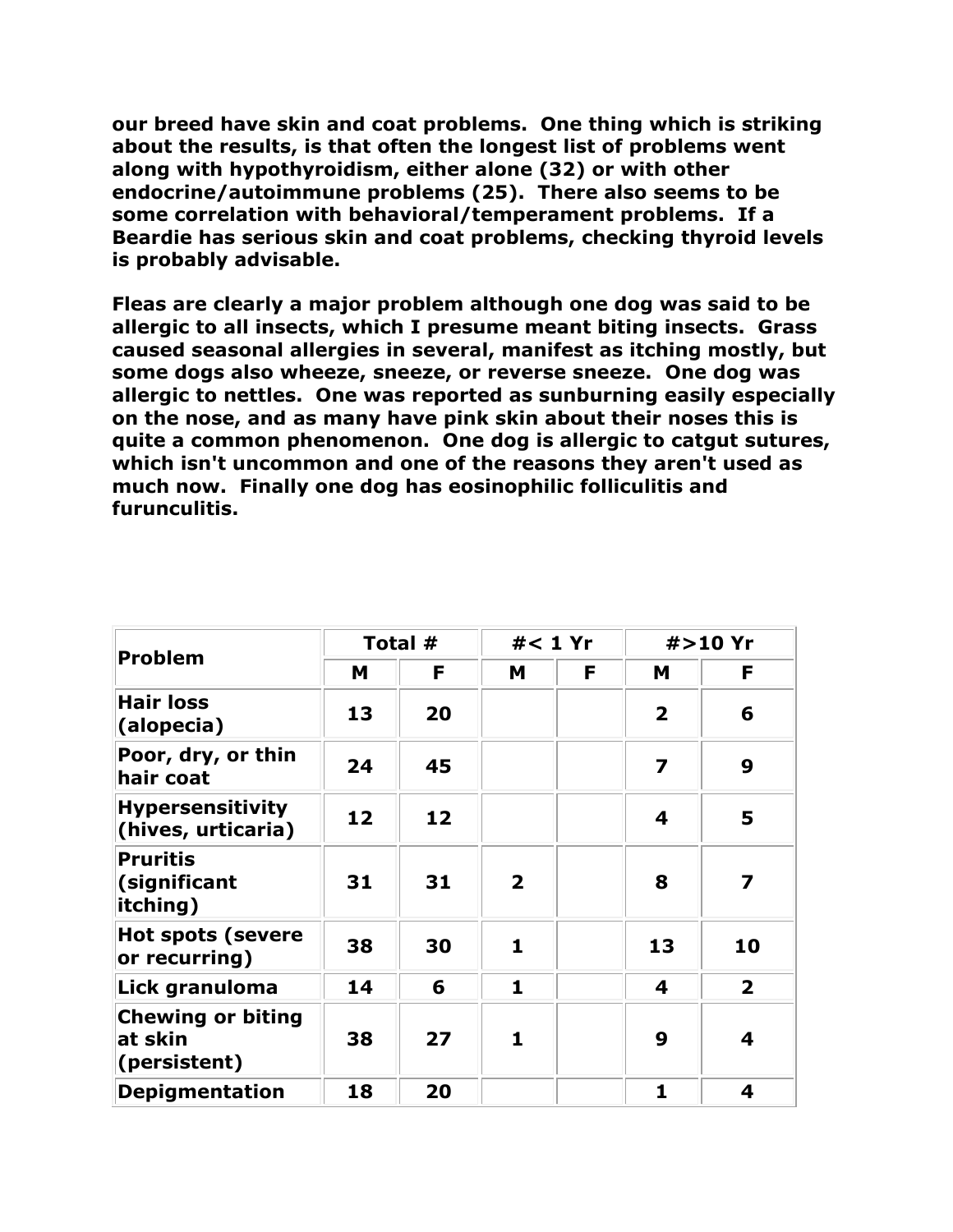| Dermatitis,<br>nonspecific           | 23             | 18                      | $\mathbf{1}$ |   | 7                       | 4                       |
|--------------------------------------|----------------|-------------------------|--------------|---|-------------------------|-------------------------|
| <b>Mange -</b><br>demodectic         | $\overline{2}$ | $\overline{2}$          |              |   |                         | $\mathbf{1}$            |
| <b>Mange - sarcoptic</b>             | 3              | 8                       |              |   | 1                       | $\overline{2}$          |
| Mange - other                        |                |                         |              |   |                         |                         |
| <b>Pemphigus</b>                     | 3              | $\overline{2}$          |              |   | 1                       |                         |
| <b>Allergic skin</b><br>disease      | 24             | 24                      |              |   | 9                       | 8                       |
| <b>Dietary allergy</b>               | 24             | 20                      |              | 1 | 4                       | $\overline{\mathbf{4}}$ |
| <b>Flea allergy</b>                  | 73             | 67                      |              |   | 15                      | 15                      |
| <b>Bacterial</b><br>hypersensitivity | 11             | 8                       |              |   | $\overline{2}$          | $\mathbf{1}$            |
| <b>Atopy (inhalant</b><br>allergy)   | 20             | 19                      | 1            |   | $\mathbf{1}$            | 4                       |
| <b>Sebaceous</b><br>adenitis         | 3              | $\overline{2}$          |              |   | $\mathbf{1}$            | $\overline{2}$          |
| <b>Contact allergy</b>               | 14             | 14                      |              |   | $\overline{\mathbf{2}}$ | $\overline{\mathbf{z}}$ |
| <b>Other</b>                         | 3              | $\overline{\mathbf{z}}$ |              |   | $\mathbf{1}$            | $\mathbf{1}$            |

**Endocrine Problems. Of the hypothyroid dogs not on treatment, one was just diagnosed and one was considered** 

**marginal. Hypothyroidism was reported in several generations of some families, and in litters of others. Age at diagnosis varied between one and twelve years. At least one bitch became hypothyroid when she weaned her litter, or at least that is when it was diagnosed. No doubt the stress of raising a litter was contributing to the symptoms she showed. One owner noted that her hypothyroid dog developed tartar extremely quickly. I've noticed the same phenomenon, and sticky saliva in my Addisonian/hypothyroid. Seven of the Addisonian dogs had also been diagnosed as hypothyroid. I suspect more of them have a hypothyroid problem. I also feel that the numbers of Addisonians I have heard about over the last few years, on three continents, the disease is underreported in the survey. The one case of Cushing's disease was iatrogenic, produced by prednisone (corticosteroid) therapy. At least two of the cases of pancreatitis were fatal. Although not always the case, pancreatitis has been associated with obesity and the intake of a fatty meal, another**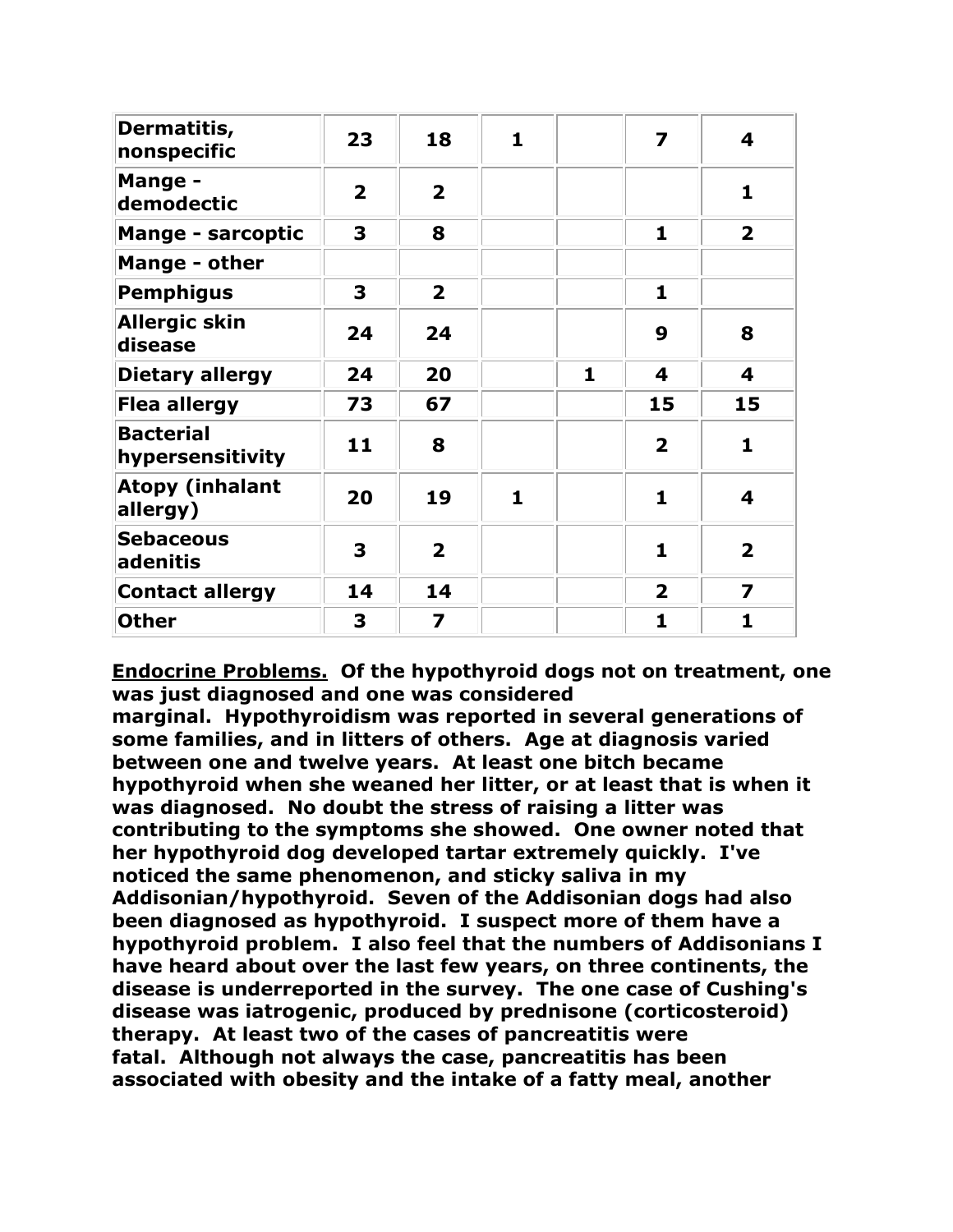| reason Beardies should stay lean. One dog was described as having |  |
|-------------------------------------------------------------------|--|
| parathyroid disease, but whether hyper or hypo is not known.      |  |

|                                            | Total # |    | $#1$ Yr |   | #>10 Yr |   |
|--------------------------------------------|---------|----|---------|---|---------|---|
| Problem                                    | М       | F  | M       | F | M       | F |
| <b>Hypothyroidism</b>                      | 22      | 33 |         |   | 4       | 5 |
| <b>Hypothyroid on</b><br>treatment         | 21      | 28 |         | 1 | 4       | 3 |
| <b>Addison's</b><br>(hypoadrenocorticism)  | 6       | 11 |         |   |         |   |
| <b>Cushing's</b><br>(hyperadrenocorticism) |         |    |         |   |         |   |
| <b>Pancreatitis</b>                        |         | 6  |         |   |         | 3 |
| <b>Diabetes</b>                            |         |    |         |   |         |   |
| Hypoparathyroidism                         |         |    |         |   |         |   |
| <b>Other</b>                               | 1       |    |         |   |         |   |

**Heart Problems. Heart failure is not common and was attributed to various conditions - chronic respiratory problems, viral, enlargement of the heart, and a heart attack. Patent ductus arteriosus is a congenital defect, quite easily detected and repaired surgically. Five in the other category had low heart rates. This isn't bad in and of itself, but does occur with hypothyroidism. Three had unspecified murmurs, 1 having both slow heart rate and a murmur. Another had an enlarged heart, and one had pericardial effusion (fluid in the sack around the heart). Another was related to Addison's disease. When dogs with this disease die acutely it is a result of heart failure due to increased potassium levels in the blood.**

|                                    |   | Total # |   | $#1$ Yr |   | #>10 Yr |  |
|------------------------------------|---|---------|---|---------|---|---------|--|
| Problem                            | M | Е       | M |         | м |         |  |
| <b>Heart failure</b>               |   |         |   |         | З |         |  |
| <b>Patent ductus</b><br>arteriosus |   |         |   |         |   |         |  |
| <b>Other</b>                       |   |         |   |         |   |         |  |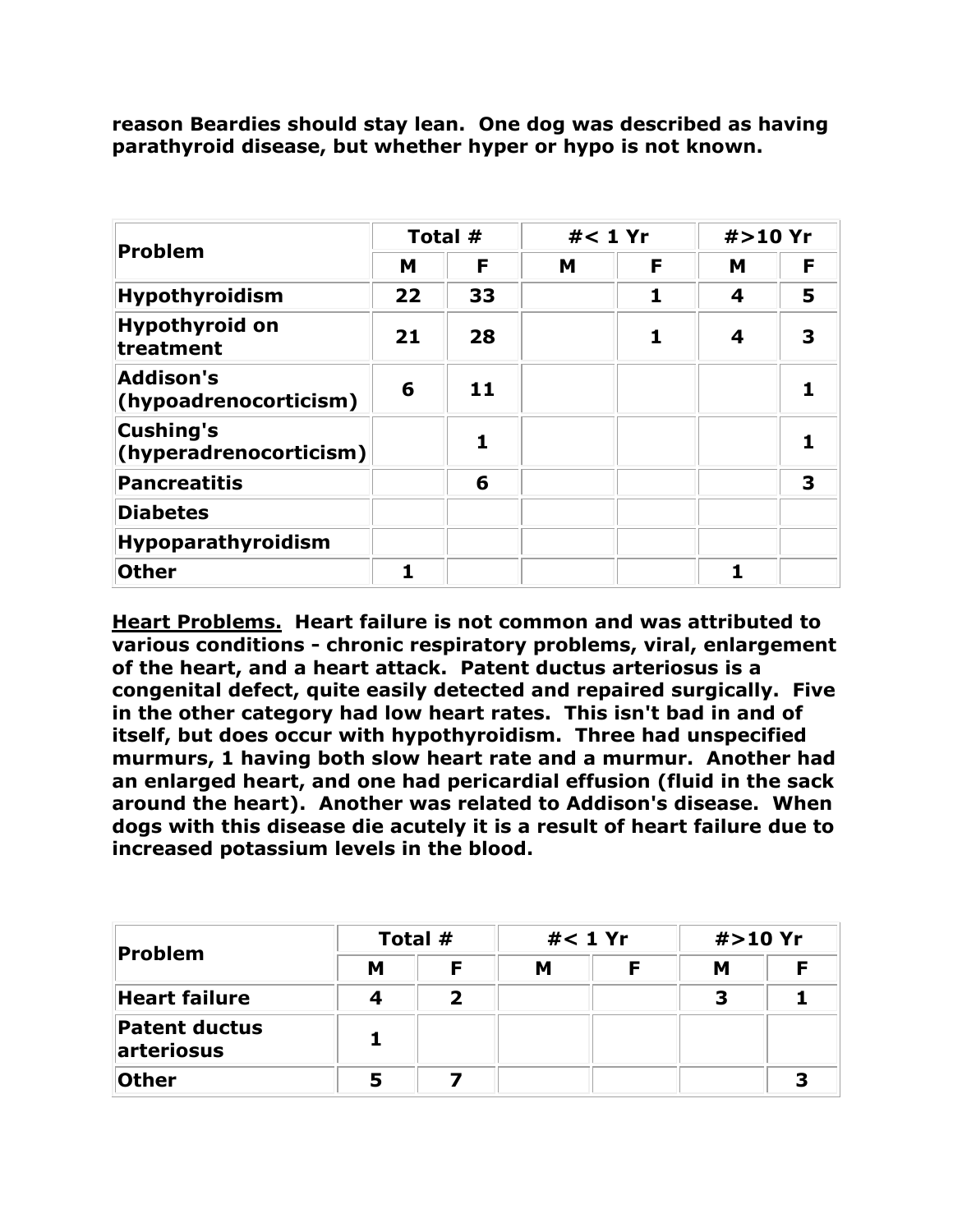**Muscle Problems. Seven had both muscle trembling and weakness. The majority were attributed to old age often with hip dysplasia. Others were Addisonians who were not being balanced with their medical therapy. This is quite common, as dosing a dog with pills doesn't equal the fine tuning of the body to meet the stresses of life, and when the dog is feeling stress, even if we aren't aware that it is, it may react by trembling and/or hiding. For other dogs in this category, stress was given as the cause of the symptoms. It might be wise to test the adrenal function of these dogs with an ACTH stimulation test, as they may be Addisonian. One dog's weakness was attributed to Lyme disease. The debate is still ongoing in the veterinary community as to whether or not dogs get Lyme disease, no matter what their Lyme titers. Myositis is thought to be an autoimmune disease. In the other category one had muscular degeneration and one had a weak urinary sphincter for which phenylpropanolamine had been prescribed.**

| <b>Problem</b>                    | Total # |   |   | $#1$ Yr | #>10 Yr      |   |
|-----------------------------------|---------|---|---|---------|--------------|---|
|                                   | М       | F | M | F       | M            | F |
| Trembling                         | 4       | 9 |   |         |              | 4 |
| <b>Weakness</b>                   | 8       | 7 |   |         | $\mathbf{2}$ | 3 |
| <b>Myositis</b><br>(eosinophilic) |         | 1 |   |         |              |   |
| <b>Myopathy</b>                   |         |   |   |         |              |   |
| <b>Myasthenia gravis</b>          |         |   |   |         |              |   |
| <b>Other</b>                      | 2       |   |   |         |              |   |

**Cancer. No kind of cancer seems to predominate in this category, although cancer is probably the leading cause of death in those not dying accidentally. One of the skin cancers was a basosquamous carcinoma which was removed and has not recurred. One splenic cancer was metatastatic from a primary heart tumor. One mammary tumor had metastisized to the jaw. One mast cell tumor was reported on the ribs. Of the others, two were nasal, two of the throat and tonsils, and one of the thyroid. One was a fibrosarcoma, and another was metatastatic with unknown primary site.**